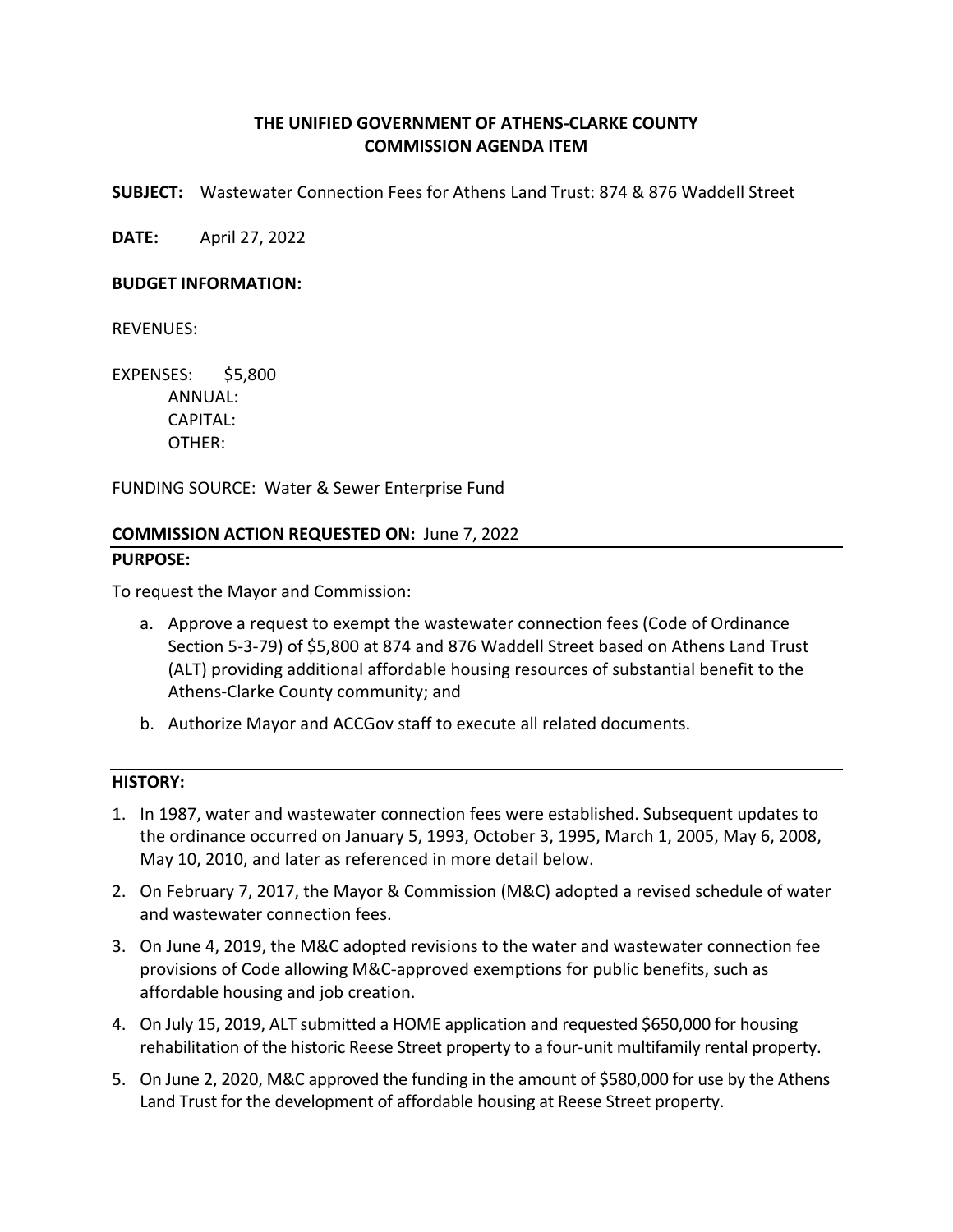- 6. On February 2, 2021, the M&C accepted the Financial Element of the 2020 Service Delivery Plan Update with associated water and sewer rates and fees charged to water and sewer accounts, as amended by the Commission‐Defined Option.
- 7. On February 16, 2021, Athens Land Trust submitted a HOME CHDO application and requested \$273,394 to build two single‐family houses at 874 and 876 Waddell Street.
- 8. On March 2, 2021, M&C approved revisions to water and wastewater connection fees.
- 9. On August 3, 2021, M&C approved the exemption of the wastewater connection fees of \$17,200 at 883 Reese Street based on Athens Land Trust providing additional affordable housing resources of substantial benefit to the Athens‐Clarke County community.
- 10. On September 7, 2021, M&C approved the funding in the amount of \$265,374 for use by the Athens Land Trust for the development of affordable housing at 874 and 876 Waddell Street.
- 11. On April 14, 2022, following the prescribed process, ALT requested sewer connection fees of \$5,800 be waived for an affordable housing project at 874 and 876 Waddell Street.

# **FACTS & ISSUES:**

- 1. *Connection fee purpose and scope*. Water and wastewater connection fees refer to the payment made by a builder or developer representing the share of the capital cost of water and wastewater conveyance and treatment system in proportion to that development's demand. Connection fees help to establish equity in the water and wastewater infrastructure with respect to existing ratepayers. In an enterprise function of government, water and sewer customers are simultaneously ratepayers and owners/investors in the environmental and public health infrastructure. The result of charging connection fees is that existing ratepayers' investment in infrastructure with capacity for new development is matched by new development.
- 2. *Criteria*. Criteria for connection fees include the following:
	- New taps of varying sizes match equity already held by existing homes and businesses
	- Fair, defensible and predictable for new investors
	- Fees compare well with other jurisdictions
	- Comport with public interest regarding economic development and affordable housing
- *3. Affordable housing and economic development.* Regarding the two criteria of economic development and affordable housing, the ordinance amendment in June 2019 allows the M&C to exempt connection fees as follows: *Code Section 5‐3‐76 Water Connection Fees*. "The Mayor and Commission may exempt all or part of particular development projects from water system connection fees if the Mayor and Commission determine that such projects will either: (i) create substantial economic development and employment growth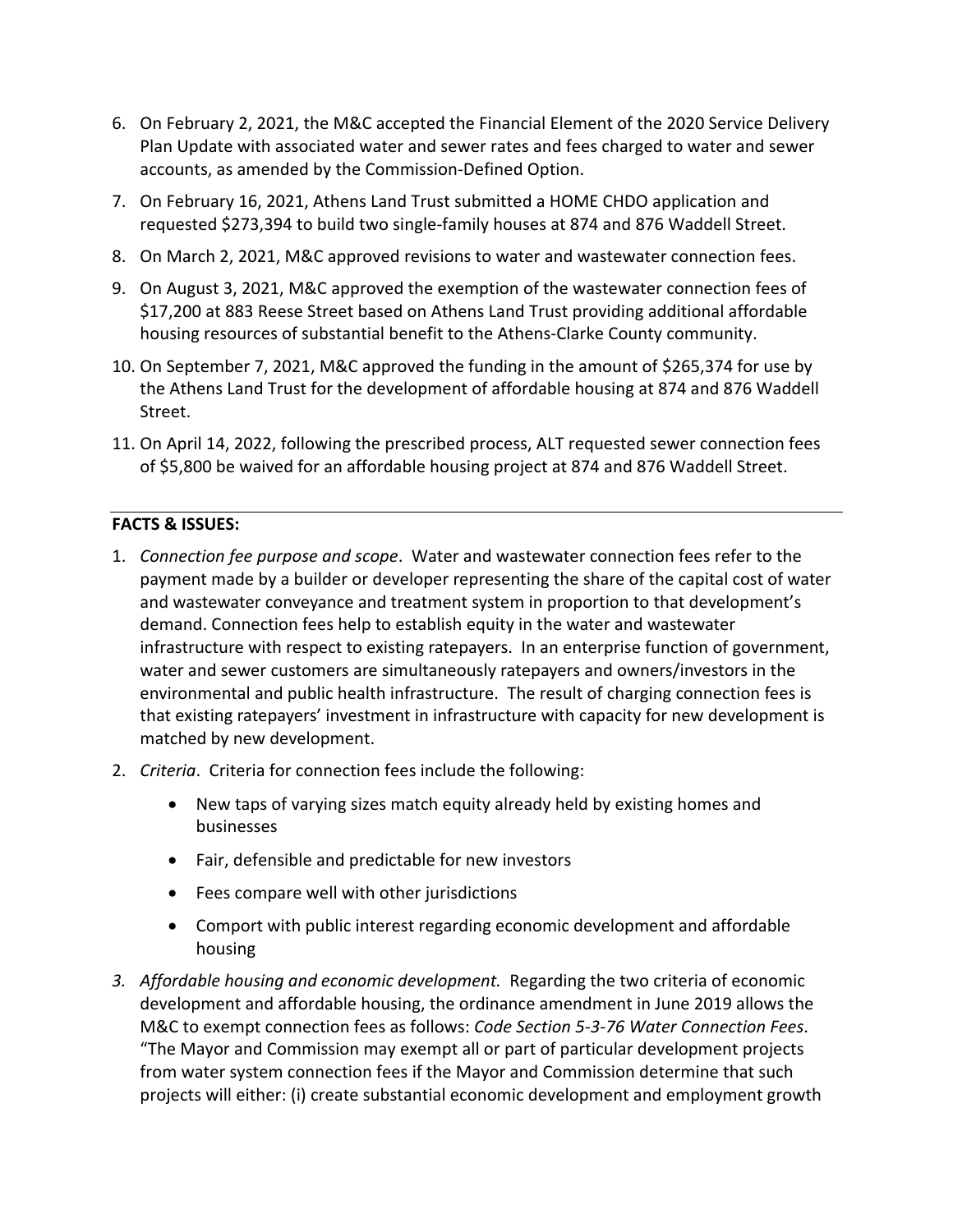of benefit to the Athens‐Clarke County community, or (ii) preserve existing or provide additional affordable housing resources of substantial benefit to the Athens‐Clarke County community."

*Code Section 5‐3‐79 Wastewater Connection Fees*. "The Mayor and Commission may exempt all or part of particular development projects from wastewater connection fees if the Mayor and Commission determine that such projects will either: (i) create substantial economic development and employment growth of benefit to the Athens‐Clarke County community, (ii) facilitate conversion of existing on‐site sewage disposal systems to public wastewater which conversion will substantially benefit water quality in the watershed, or (iii) preserve existing or provide additional affordable housing resources of substantial benefit to the Athens‐Clarke County community."

- 4. Athens Land Trust has created a substantial benefit to the Athens community by providing affordable housing throughout the community, and 874 and 876 Waddell Street will add further to this. (**Attachment #1**)
- 5. This recommendation supports the following M&C Strategic Commitments:
	- Healthy, Liveable, Sustainable Athens-Clarke County
	- Shared Prosperity

### **OPTIONS:**

- 1. Mayor and Commission:
	- a. Approve a request to exempt the wastewater connection fees (Code of Ordinance Section 5‐3‐79) of \$5,800 at 874 and 876 Waddell Street based on Athens Land Trust (ALT) providing additional affordable housing resources of substantial benefit to the Athens‐Clarke County community; and
	- b. Authorize Mayor and ACCGov staff to execute all related documents.
- 2. Mayor and Commission deny the request.
- 3. Mayor and Commission defined option.

# **DEPARTMENT RECOMMENDED ACTION:** Option 1 a & b

**DEPARTMENT: Public Utilities**  Prepared by: Hollis Terry IV

Hallis Serry II

Hollis Terry IV **Date:** 

4/27/2022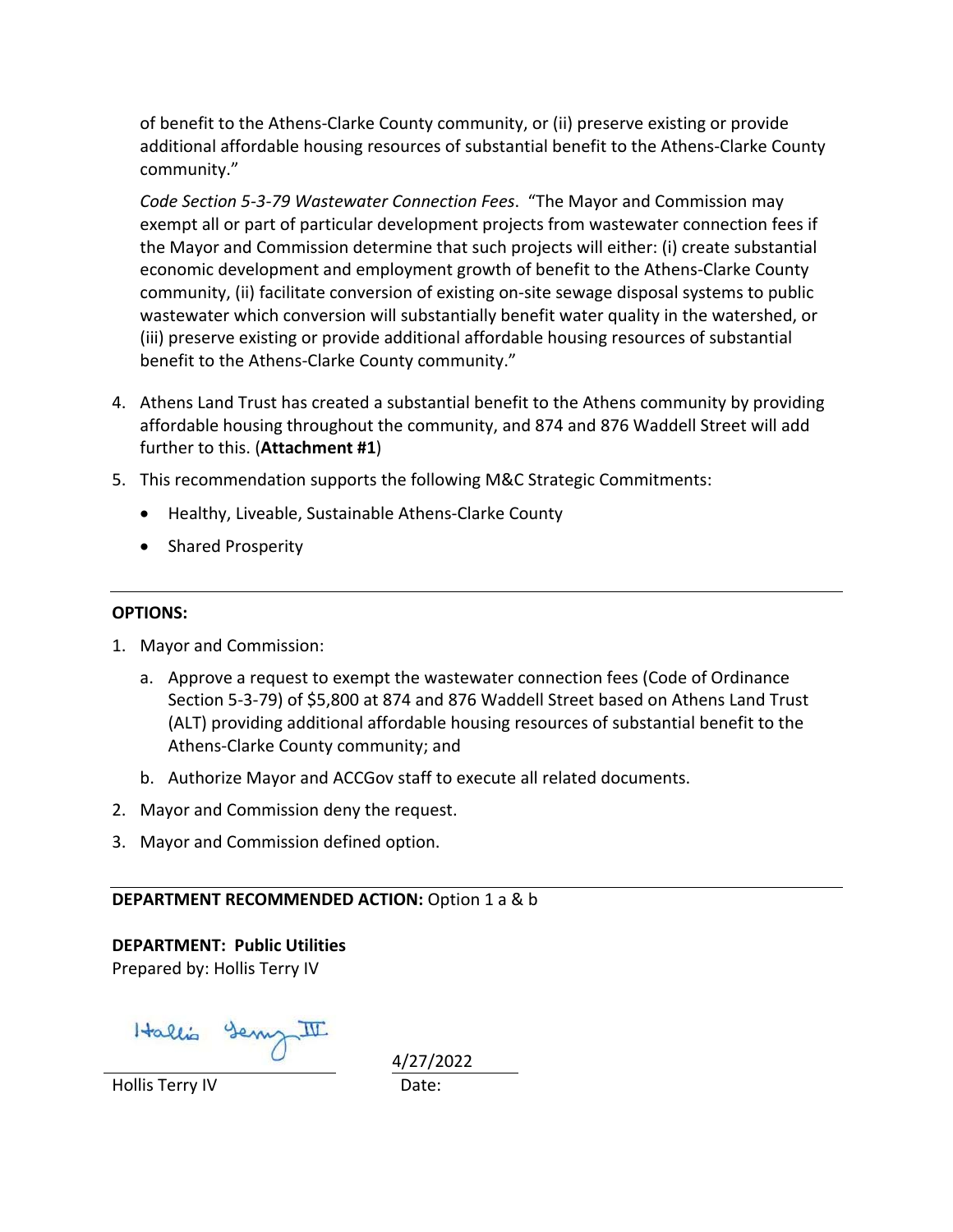# **ADMINISTRATIVE COMMENTS:**

# **ADMINISTRATIVE RECOMMENDATION:** Option 1 a & b

Jui M. Willy

 May 11, 2022 Manager **Date:** 

### **ATTACHMENTS:**

Attachment #1 ‐ List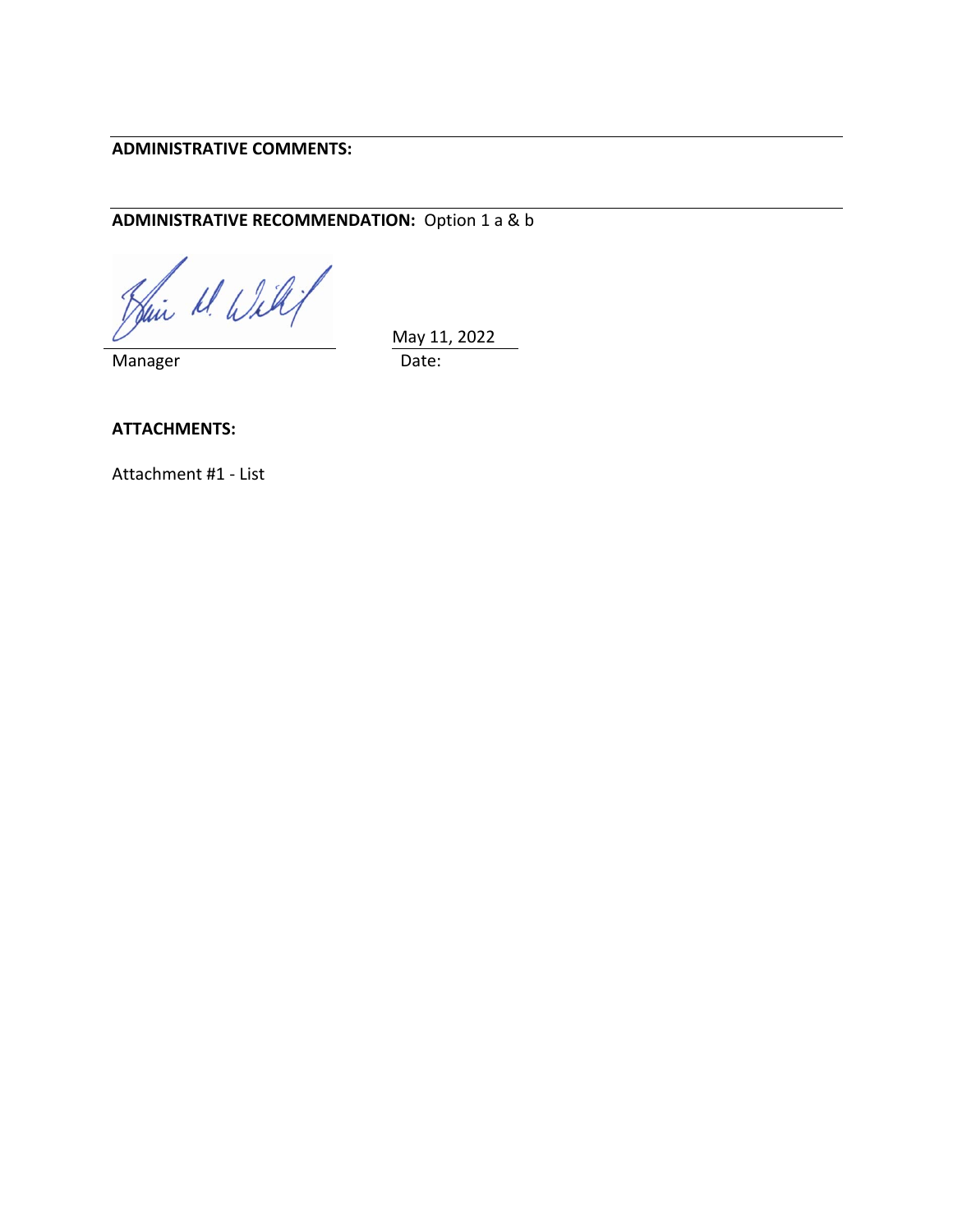### **Athens Land Trust Projects**

### **2015**:

- Phase II new construction of three EarthCraft homebuyer units on Cannon Drive was completed
- Demolition of two houses on Paris Street for future new construction
- Acquisition of four properties for future rental housing (804-806 Waddell Street) and future renovation/new construction activities (482 Ruth Street, 277 and 279 Paris Street, 814 Waddell Street)
- Renovation and sale of a single family homebuyer unit at Waddell Street
- Began lease-purchase agreements with four future homebuyers at Phase I Cannon Drive and at Bray Street
- Manages a portfolio of 156 single-family and multi-family properties (96 rental units, 60 singlefamily units)

### **2016:**

- Phase III new construction of three EarthCraft homebuyer units began on Cannon Drive
- Sale of three single family homebuyer units at Fourth Street, Cannon Drive, and Evans Street
- **Began lease-purchase agreements with five future homebuyers at Cabin Lane, Cannon Drive,** Washington Drive, Erwin Court and Dallas Street

### **2017:**

- Phase III new construction of three EarthCraft homebuyer units on Cannon Drive was completed
- Phase IV new construction of three EarthCraft homebuyer units began on Cannon Drive
- New construction of two single-family homebuyer units on Paris Street

### **2018:**

- Phase IV new construction of three EarthCraft homebuyer units on Cannon Drive was completed
- New construction of two single family homebuyer units on Paris Street was completed
- Sale of five single family homebuyer units on Cannon Drive and Paris Street

### **2019:**

- Acquired two properties on West Henderson Extension and began new construction of two EarthCraft homebuyer units
- Acquired property on Head Street and began new construction of an EarthCraft homebuyer unit
- Acquired property on Fuller Street and began major renovation of a single-family homebuyer unit

### **2020:**

- Completed new construction of two EarthCraft homebuyer units on West Henderson Extension
- Completed new construction of one EarthCraft homebuyer unit on Head Street
- Completed major renovation of a single-family homebuyer unit on Fuller Street
- Acquisition of Dublin Street subdivision for future new construction of 12 single-family homebuyer units
- Began major renovation of a single-family home into four rental units on Reese Street (853 Reese Street: Mack Burney House)